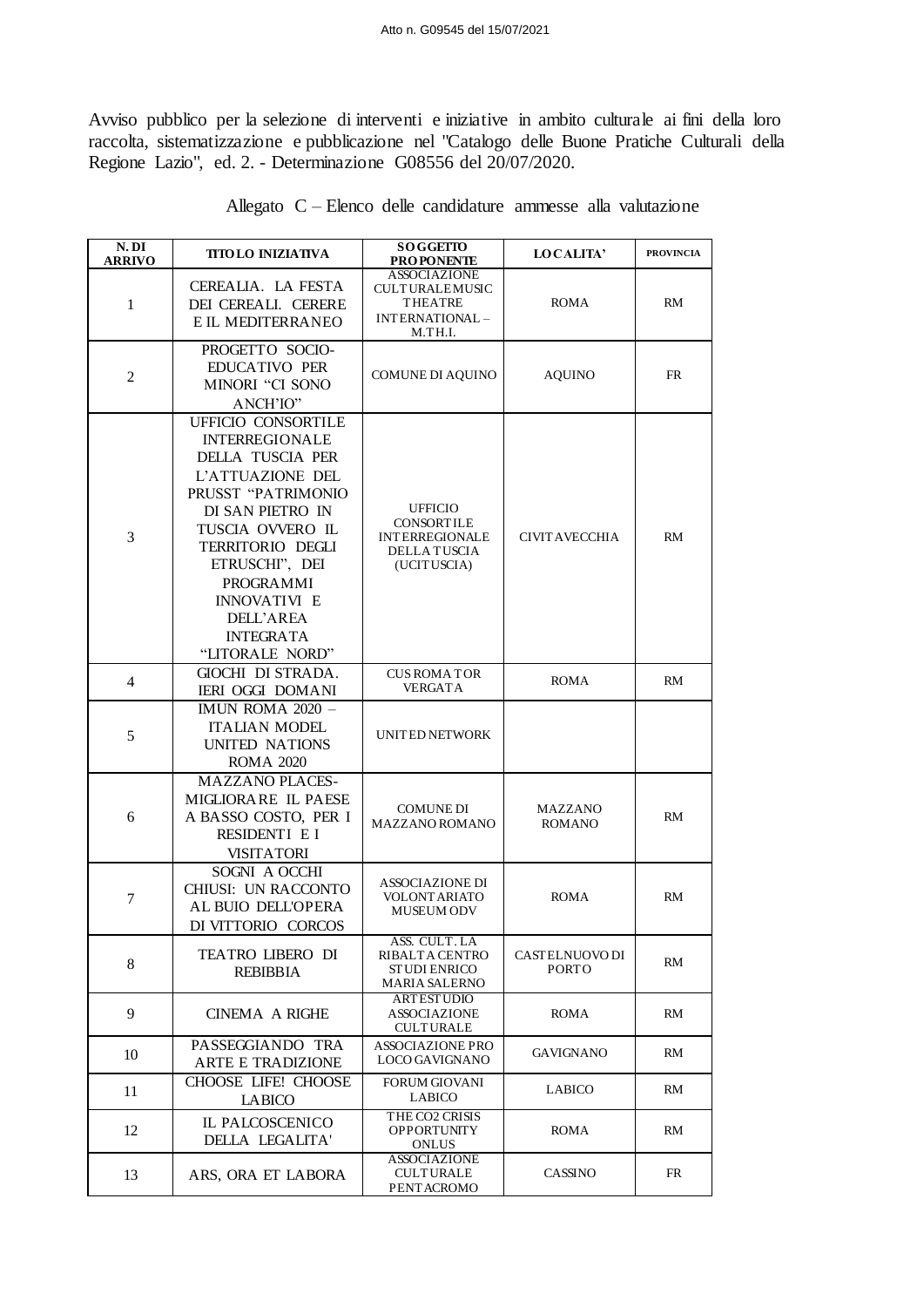| 14 | PROGETTO "PASSAGGI<br><b>AD-ARTE" PRESA IN</b><br>CARICO,<br>ORIENTAMENTO<br><b>ACCOMPAGNAMENTO</b><br>PER L'INCLUSIONE<br>SOCIALE ATTIVA",<br>RIVOLTO AL TERZO<br><b>SETTORE CHE</b><br>FINANZIA PROGETTI<br>DI INCLUSIONE<br>SOCIALE ATTIVA,<br>NELL'AMBITO DEL<br>POR-FSE 2014-2020,<br>ANNUALITÀ 2017, 2018,<br>2019. CON DETERMINA<br>DIRIGENZIA LE G14928<br>DEL 14/12/2016 | PRIMO SOLE<br>PERCORSI SOCIETA'<br><b>COOPERATIVA</b><br><b>SOCIALE</b>                       | <b>ROMA</b>                         | <b>RM</b> |
|----|-----------------------------------------------------------------------------------------------------------------------------------------------------------------------------------------------------------------------------------------------------------------------------------------------------------------------------------------------------------------------------------|-----------------------------------------------------------------------------------------------|-------------------------------------|-----------|
| 15 | "RESTAURI A VISTA":<br>UN NUOVO MODO DI<br>VALORIZZARE IL<br>MUSEO DELLA CITTA'<br>DISSEMINANDO I<br><b>RISULTATI</b>                                                                                                                                                                                                                                                             | <b>COMUNE DI</b><br><b>ACOUAPENDENTE</b>                                                      | <b>ACOUAPENDENTE</b>                | VT        |
| 16 | RICORDI IN  COLORE                                                                                                                                                                                                                                                                                                                                                                | <b>COMUNE DI</b><br><b>ACQUAPENDENTE</b>                                                      | <b>ACQUAPENDENTE</b>                | VT        |
| 17 | <b>GIORNATA EUROPEA</b><br>DELLA CULTURA<br><b>EBRAICA</b>                                                                                                                                                                                                                                                                                                                        | <b>COMUNITA'</b><br><b>EBRAICA DI ROMA</b>                                                    | <b>ROMA</b>                         | RM        |
| 18 | <b>MADE IN EXPLORA</b>                                                                                                                                                                                                                                                                                                                                                            | <b>MUSEO DEI</b><br><b>BAMBINI SOCIETÀ</b><br><b>COOPERATIVA</b><br>SOCIALE ONLUS             | <b>ROMA</b>                         | <b>RM</b> |
| 19 | ARCHEO CD: LA<br>VALORIZZAZIONE<br>DELLA PERSONA E<br>DEL BENE<br>ARCHEOLOGICO.                                                                                                                                                                                                                                                                                                   | <b>COOPERATIVA</b><br><b>SOCIALE</b><br><b>INTEGRATA CONTO</b><br>ALLA ROVESCIA<br>A.R.L.     | <b>ROMA</b>                         | <b>RM</b> |
| 20 | VIDEOTELLING. IL<br>CINEMA FATTO DAI<br><b>BAMBINI DI ROMA EST</b>                                                                                                                                                                                                                                                                                                                | ASS. CULT.<br>ARTEDELCONTATTO                                                                 | <b>ROMA</b>                         | RM        |
| 21 | "LEGGIAMO"                                                                                                                                                                                                                                                                                                                                                                        | <b>BIBLIOTECA</b><br><b>COMUNALE DI</b><br><b>CISTERNA DI</b><br>LATINA "ADRIANA<br>MARSELLA" | <b>CISTERNA DI</b><br><b>LATINA</b> | LT        |
| 22 | DIECIMINUTI FILM<br><b>FESTIVAL</b>                                                                                                                                                                                                                                                                                                                                               | <b>INDIEGESTA</b><br><b>ASSOCIAZIONE</b><br><b>CULTURALE</b>                                  | <b>CECCANO</b>                      | FR        |
| 23 | <b>PROGETTO</b><br><b>COWORKING</b><br><b>GOTTIFREDO</b>                                                                                                                                                                                                                                                                                                                          | <b>ASSOCIAZIONE</b><br><b>GOTTIFREDO</b>                                                      | <b>ALATRI</b>                       | <b>FR</b> |
| 24 | LA VALLE DEL PRIMO<br><b>PRESEPE</b>                                                                                                                                                                                                                                                                                                                                              | <b>DIOCESI DI RIETI</b>                                                                       | RIETI                               | RI        |
| 25 | S.P.A.M. SETTIMANA<br>DEL PROGETTO DI<br>ARCHITETTURA NEL<br><b>MONDO</b>                                                                                                                                                                                                                                                                                                         | ORDINE DEGLI<br>ARCHITETTI PPC DI<br>ROMA E PROVINCIA                                         | <b>ROMA</b>                         | RM        |
| 26 | 1° CONVEGNO<br>NAZIONALE SUI<br>DOMINI COLLETTIVI:<br>"IL CAMMINO DELLE<br>TERRE COMUNI".<br><b>DALLE LEGGI</b>                                                                                                                                                                                                                                                                   | <b>SOCIETÀ</b><br><b>TARQUINIENSE</b><br><b>D'ARTE E STORIA</b>                               | <b>TARQUINIA</b>                    | VT        |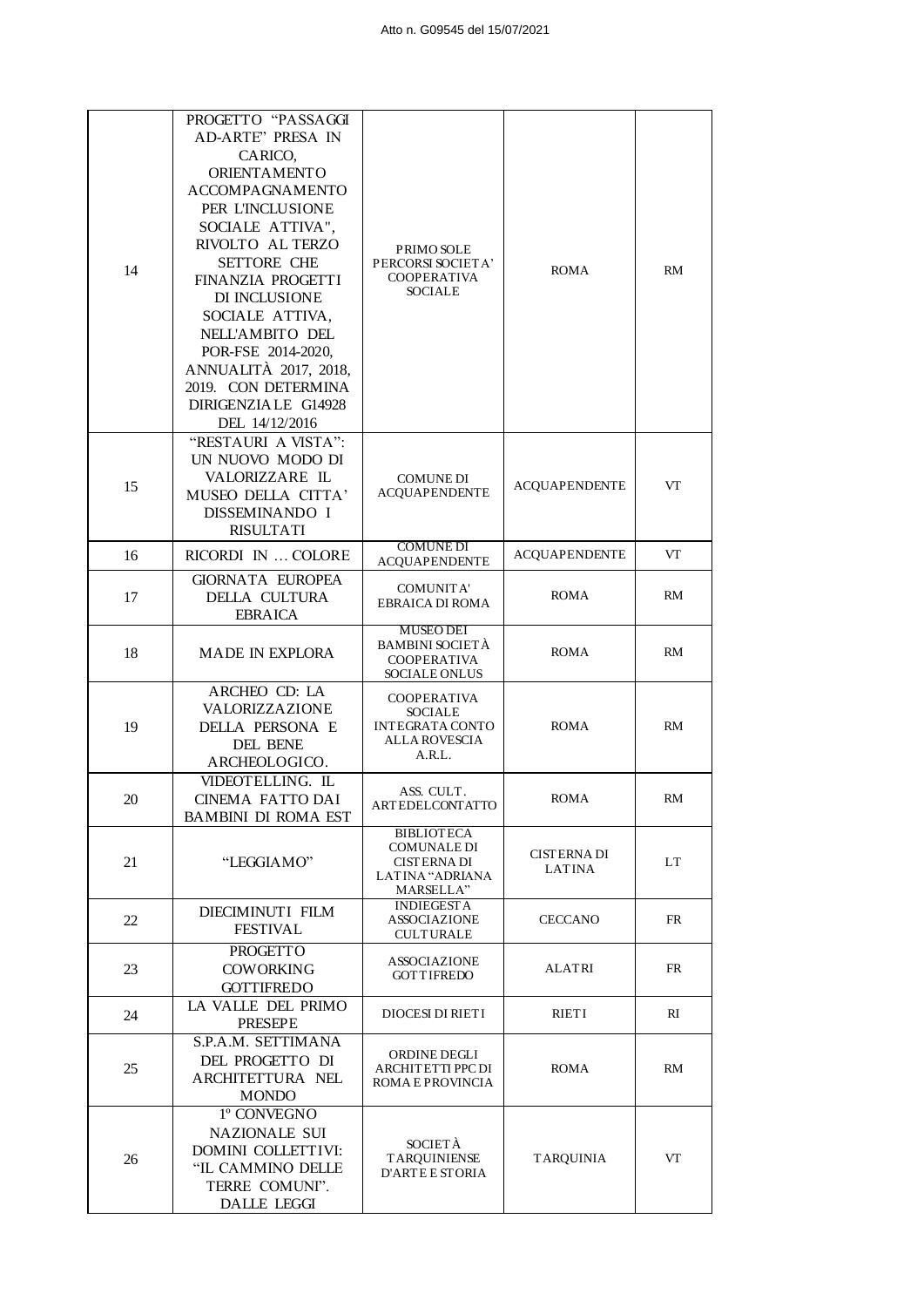|    | LIQUIDATORIE DEGLI                    |                                              |                       |           |
|----|---------------------------------------|----------------------------------------------|-----------------------|-----------|
|    | USI CIVICI AL                         |                                              |                       |           |
|    | RICONOSCIMENTO                        |                                              |                       |           |
|    | <b>COSTITUZIONALE DEI</b>             |                                              |                       |           |
|    | <b>DOMINI COLLETTIVI</b>              |                                              |                       |           |
|    | LE VIE DEL BEN-                       |                                              |                       |           |
|    | <b>ESSERE: UN PROGETTO</b>            | ASS. UNIAMO                                  |                       |           |
| 27 | CIVICO PER IL                         | <b>SACROFANO</b>                             | <b>SACROFANO</b>      | <b>RM</b> |
|    | RISVEGLIO DELLA                       |                                              |                       |           |
|    | CONSAPEVOLEZZA<br>STORIA E ARTE NELLA |                                              |                       |           |
|    | DIVERSITÀ – UN                        |                                              |                       |           |
|    | <b>INCONTRO TRA</b>                   | <b>COMUNE DI</b>                             |                       |           |
| 28 | <b>DIMENSIONI</b>                     | <b>PRIVERNO</b>                              | <b>PRIVERNO</b>       | LT        |
|    | <b>ESPRESSIVE</b>                     |                                              |                       |           |
|    | ORIGINALI                             |                                              |                       |           |
|    | <b>PRIVERNUM</b>                      |                                              |                       |           |
| 29 | COLLECTION -                          | COMUNE DI<br><b>PRIVERNO</b>                 | <b>PRIVERNO</b>       | LT        |
|    | <b>INTRECCI DI STORIA</b>             |                                              |                       |           |
|    |                                       | <b>ASSOCIAZIONE</b>                          |                       |           |
| 30 | IL CARNEVALE DEGLI                    | <b>CULTURALE</b><br><b>COMPAGNIA DEGLI</b>   | PESCOROCCHIANO        | RI        |
|    | ZANNI DEL CICOLANO                    | <b>ZANNI</b>                                 |                       |           |
|    | FESTIVAL DEL                          |                                              |                       |           |
|    | TEATRO MEDIEVALE E                    | <b>COMUNE DI ANAGNI</b>                      | <b>ANAGNI</b>         | <b>FR</b> |
| 31 | RINASCIMENTALE DI                     |                                              |                       |           |
|    | ANAGNI                                |                                              |                       |           |
| 32 | "ETICA APPLICATA"                     | <b>BY WORDS</b>                              | <b>ROMA</b>           | RM        |
|    | NELLE UNIVERSITÀ                      | <b>INTERNATIONAL</b>                         |                       |           |
| 33 | "LA BEFANA SCENDE                     | <b>COMUNE DI SEZZE</b>                       | <b>SEZZE</b>          | LT        |
|    | DAI TETTI"                            |                                              |                       |           |
|    | "LIBRI IN COMUNE.                     | <b>COMUNE DI</b>                             |                       |           |
| 34 | <b>BIBLIOTECA DI</b>                  | <b>ROCCASECCA</b>                            | <b>ROCCASECCA</b>     | <b>FR</b> |
|    | ROCCASECCA"<br>PREMIO FIBRENUS -      |                                              |                       |           |
| 35 | "CARNELLO CARTE AD                    | OFFICINA DELLA                               | <b>ISOLA DEL LIRI</b> | <b>FR</b> |
|    | ARTE"                                 | <b>CULTURA</b>                               |                       |           |
|    |                                       | <b>ECCOM</b>                                 | <b>ROMA</b>           | RM        |
| 36 | <b>ART CLICKS</b>                     | <b>ASSOCIAZIONE</b>                          |                       |           |
|    | DAL MUSEO                             | COMUNE DI                                    |                       |           |
| 37 | <b>GARIBALDINO AL</b>                 | <b>MENTANA</b>                               | MENTANA               | RM        |
|    | <b>MUGA</b>                           |                                              |                       |           |
|    | PLAN - PROGETTIAMO                    | MELTINGPRO                                   |                       |           |
| 38 | LUOGHI, COSTRUIAMO<br><b>COMUNITÀ</b> | <b>LEARNING</b>                              | ROMA                  | RM        |
|    |                                       | ASI CIAO                                     |                       |           |
| 39 | DORIA PAMPHILJ CINE                   | COORDINAMENTO                                | ROMA                  | RM        |
|    | LAB                                   | PROVINCIALE DI                               |                       |           |
|    | EDUCARE ALLE                          | <b>ROMA</b>                                  |                       |           |
| 40 | MOSTRE. EDUCARE                       | <b>SOVRINT ENDENZA</b><br>CAPITOLINA AI BENI | <b>ROMA</b>           | RM        |
|    | ALLA CITTÀ                            | <b>CULTURALI</b>                             |                       |           |
|    | SOUNDS FOR SILENTS                    | <b>FONDAZIONE ROMA</b>                       |                       |           |
| 41 | - IL FUTURISMO TRA                    | <b>TRE TEATRO</b>                            | ROMA                  | RM        |
|    | <b>CINEMA E MUSICA</b>                | PALLADIUM                                    |                       |           |
|    | IL PICCOLO                            |                                              |                       |           |
|    | CAMMINOIL                             |                                              |                       |           |
| 42 | <b>CAMMINO DI</b>                     | <b>COMUNE DI RIETI</b>                       | RIETI                 | RI        |
|    | FRANCESCO PER I                       |                                              |                       |           |
|    | <b>PICCOLI</b>                        |                                              |                       |           |
| 43 | ITALY MOVIE TOUR -                    | <b>NEW MEDIA FARM</b>                        |                       |           |
|    | <b>VIAGGIO NELLE</b>                  | S.R.L.                                       | <b>LATINA</b>         | LT        |
|    | TERRE DEL CINEMA ©                    |                                              |                       |           |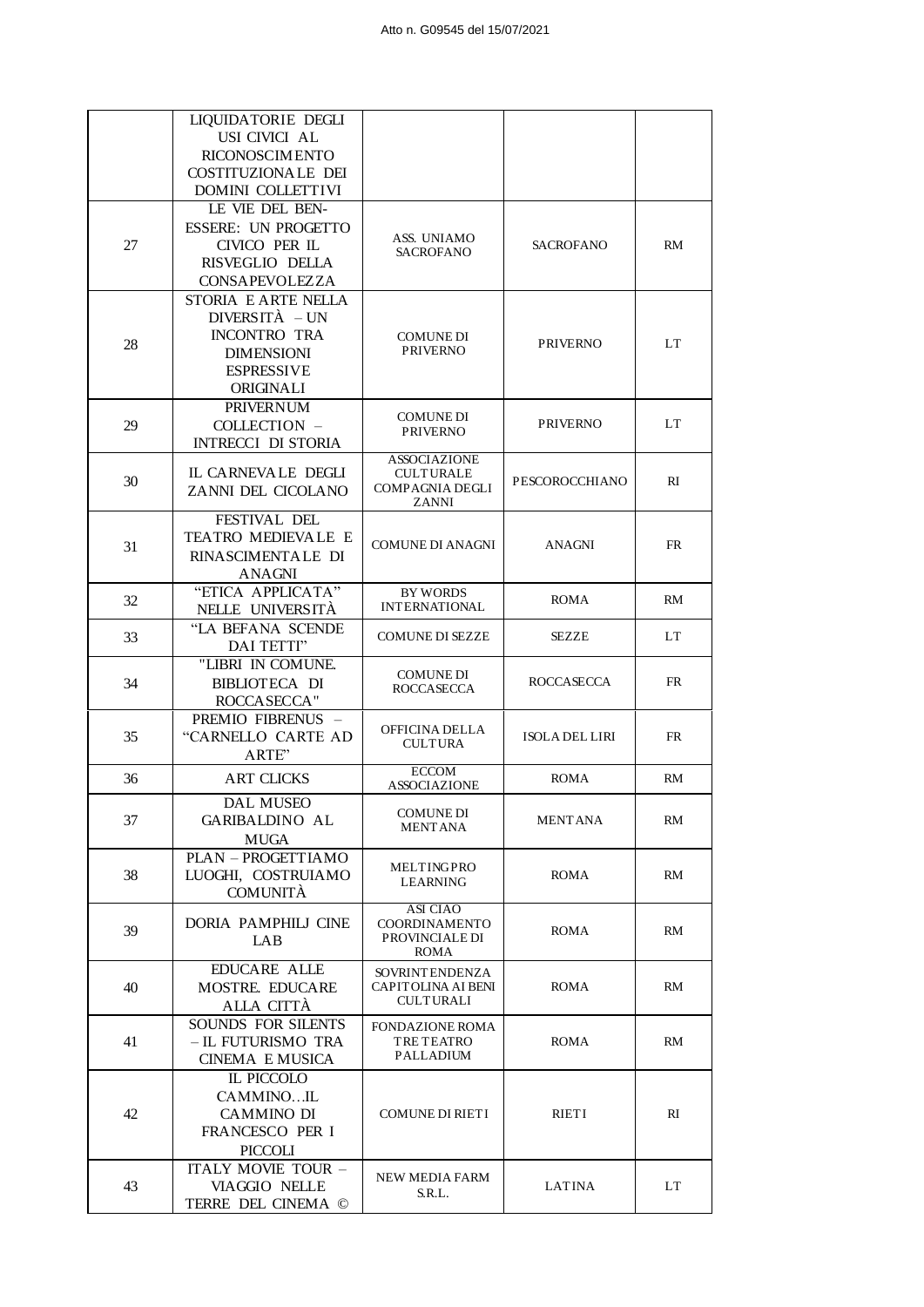|    | MEDIAVISUALE -             |                                              |                      |           |
|----|----------------------------|----------------------------------------------|----------------------|-----------|
| 44 | <b>CENTRO DI</b>           | <b>ISTITUTO STATALE</b>                      | <b>ROMA</b>          | RM        |
|    | <b>DOCUMENTAZIONE</b>      | PER SORDI - ROMA                             |                      |           |
|    | SULLA SORDITÀ              |                                              |                      |           |
| 45 | <b>UNMUTE ART</b>          | ORPHEO ITALIA SRL                            | <b>ROMA</b>          | RM        |
|    | "ARREDI E DESIGN".         |                                              |                      |           |
|    | <b>STILI E INFLUENZE</b>   |                                              |                      |           |
|    | NELL'ARREDAMENTO           |                                              |                      |           |
|    |                            |                                              |                      |           |
|    | D'INTERNI DELLE            | <b>ASSOCIAZIONE</b>                          |                      |           |
|    | CITTÀ DI FONDAZIONE        | <b>BIBLIOTECA</b>                            |                      |           |
| 46 | DELL'AGRO PONTINO.         | <b>STORICO</b>                               | LATINA               | LT        |
|    | <b>CENSIMENTO E</b>        | <b>UMANISTICA</b>                            |                      |           |
|    | CATALOGAZIONE              | <b>ALBENZIANA</b>                            |                      |           |
|    | <b>DEGLI ARREDI PRESSO</b> |                                              |                      |           |
|    | <b>GLI ENTI PUBBLICI E</b> |                                              |                      |           |
|    | PRIVATI NEL COMUNE         |                                              |                      |           |
|    | DI LATINA                  |                                              |                      |           |
|    |                            | <b>CONSORZIO</b>                             | <b>GENZANO DI</b>    |           |
| 47 | #BIBLIOTAKEAWAY            | <b>SISTEMA CASTELLI</b>                      | <b>ROMA</b>          | RM        |
|    |                            | <b>ROMANI</b> – SCR                          |                      |           |
|    | OPEN DAY CASTELLI          | CONSORZIO                                    | <b>GENZANO DI</b>    |           |
| 48 | <b>ROMANI E MONTI</b>      | <b>SISTEMA CASTELLI</b><br><b>ROMANI-SCR</b> | <b>ROMA</b>          | RM        |
|    | PRENESTINI 2019            |                                              |                      |           |
|    | FANTAFESTIVAL.             |                                              |                      |           |
|    | <b>MOSTRA</b>              |                                              |                      |           |
| 49 | INTERNAZIONALE DEL         | <b>ASSOCIAZIONE</b><br>MAGNIFICA             | <b>ROMA</b>          | RM        |
|    | <b>FILM DI</b>             | <b>OSSESSIONE</b>                            |                      |           |
|    | FANTASCIENZA E DEL         |                                              |                      |           |
|    | <b>FANTASTICO</b>          |                                              |                      |           |
| 50 | FESTIVAL DANTESCO          | <b>ASSOCIAZIONE</b>                          | <b>ROMA</b>          | RM        |
|    |                            | <b>CULTURALE XENIA</b>                       |                      |           |
| 51 | <b>PROGETTO</b>            | ALGORITMI S.R.L.                             | <b>ROMA</b>          | RM        |
|    | <b>MUSCHOLAR</b>           |                                              |                      |           |
|    | <b>SPACE TOR</b>           |                                              |                      |           |
|    | PIGNATTARA. SPAZI          |                                              |                      |           |
|    | <b>CREATIVI</b>            | MELTINGPRO                                   |                      |           |
| 52 | CONTEMPORANEI,             | <b>LABORATORIOPER</b><br><b>LA CULTURA</b>   | <b>ROMA</b>          | <b>RM</b> |
|    | <b>RIGENERAZIONE</b>       |                                              |                      |           |
|    | <b>URBANA E</b>            |                                              |                      |           |
|    | PARTECIPAZIONE             |                                              |                      |           |
| 53 | IL GIARDINO DELLE          | <b>COMUNE DI SEGNI</b>                       | <b>SEGNI</b>         | RM        |
|    | <b>FAVOLE</b>              |                                              |                      |           |
| 54 | <b>CASALE CALETTO</b>      | <b>ASSOCIAZIONE</b>                          | ROMA                 | RM        |
|    | <b>FESTIVAL</b>            | TROUSSE                                      |                      |           |
|    |                            | <b>ASSOCIAZIONE</b>                          |                      |           |
| 55 | I CONCERTI NEL             | <b>CULTURALEI</b><br><b>CONCERTINEL</b>      | <b>ROMA</b>          | RM        |
|    | PARCO 2020/2022            | <b>PARCO</b>                                 |                      |           |
|    |                            | <b>ASSOCIAZIONE</b>                          |                      |           |
| 56 | OPERATORI DI               | <b>CULTURALEOLTRE</b>                        | <b>ROMA</b>          | RM        |
|    | TEATRO NEL SOCIALE         | <b>LEPAROLE</b>                              |                      |           |
|    |                            | O.N.L.U.S.                                   |                      |           |
|    | DAL NINFEO DI Q.           |                                              |                      |           |
| 57 | <b>MUTIUS AL PARCO</b>     |                                              |                      |           |
|    | ARCHEOLOGICO               | <b>MUSEO</b>                                 |                      |           |
|    | <b>URBANO DIFFUSO</b>      | ARCHEOLOGICO                                 |                      |           |
|    | "SEGNI -CITTA'             | <b>COMUNALE DI</b>                           | <b>SEGNI</b>         | <b>RM</b> |
|    | MUSEO": UN                 | SEGNI                                        |                      |           |
|    | LABORATORIO DI             |                                              |                      |           |
|    | ARCHEOLOGIA E              |                                              |                      |           |
|    | <b>CONDIVISIONE</b>        |                                              |                      |           |
|    | "E LENTAMENTE              | <b>MUSEO DEL FIORE -</b>                     |                      |           |
| 58 | FRINIRE E BOMBIRE          | <b>COMUNE DI</b>                             | <b>ACQUAPENDENTE</b> | VT        |
|    | TRA PETALI".               | <b>ACQUAPENDENTE</b>                         |                      |           |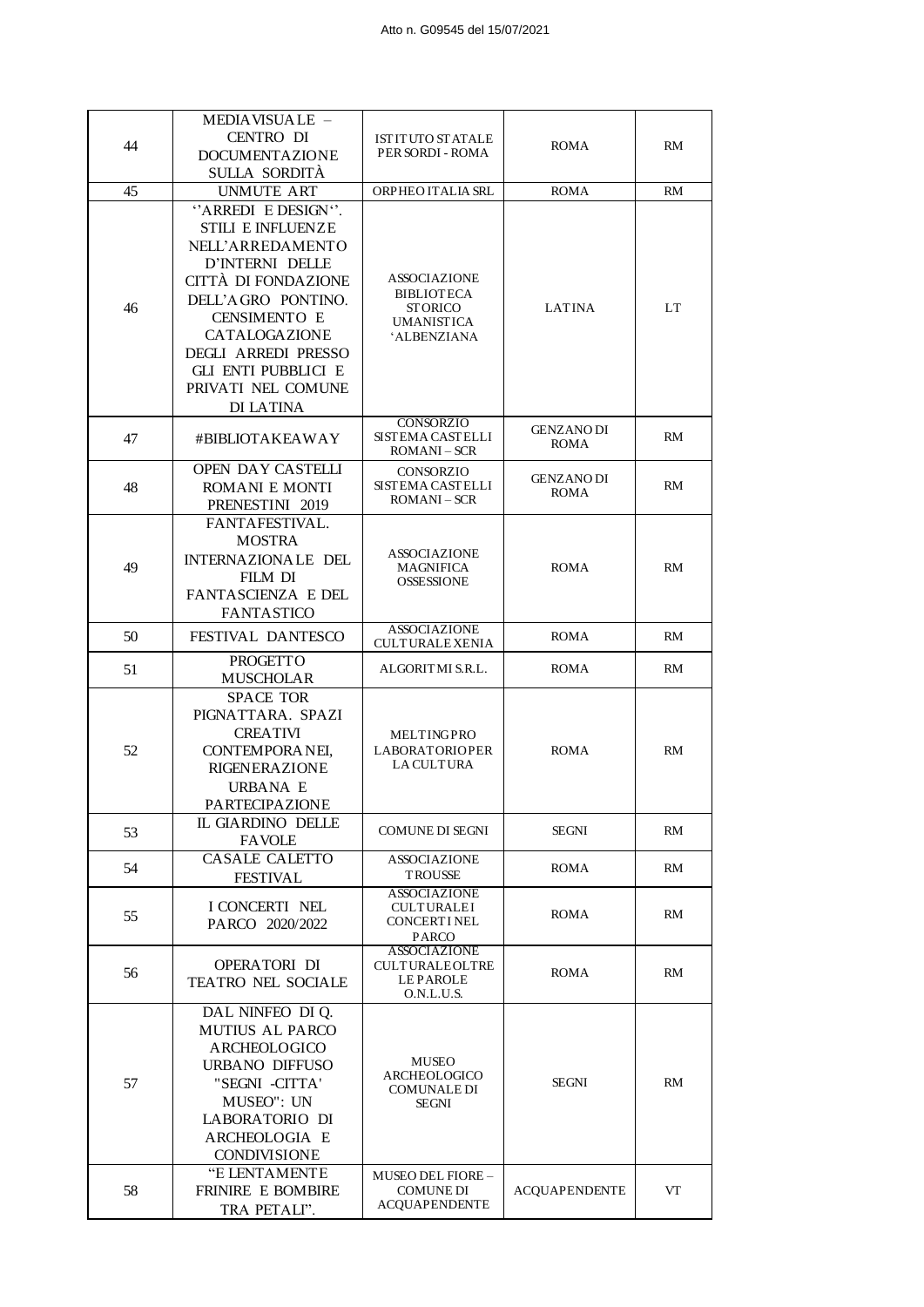|    | PERCORSI DI<br>SOSTENIBILITÀ AD           |                                                          |                                     |           |
|----|-------------------------------------------|----------------------------------------------------------|-------------------------------------|-----------|
|    | <b>ACQUAPENDENTE</b>                      |                                                          |                                     |           |
|    | RECUPERO DEI                              |                                                          |                                     |           |
|    | LOCALI,                                   |                                                          |                                     |           |
|    | RISTRUTTURAZIONE E                        |                                                          |                                     |           |
|    | MUSEALIZZAZIONE                           | ASS. FANNIUS-                                            |                                     |           |
| 59 | DIDATTICA DI BENI DI                      | <b>MUSEO DIDATTICO</b>                                   | <b>TIVOLI</b>                       | <b>RM</b> |
|    | <b>INTERESSE STORICO</b>                  | <b>DEL LIBRO ANTICO</b>                                  |                                     |           |
|    | ED ARTISTICO CON                          |                                                          |                                     |           |
|    | FRUIZIONE GRATUITA                        |                                                          |                                     |           |
|    | DEL PUBBLICO                              |                                                          |                                     |           |
|    | L'IMPERATORE<br><b>ADRIANO: LIBRI E</b>   |                                                          |                                     |           |
|    | <b>BIBLIOTECHE</b>                        |                                                          |                                     |           |
|    | NELL'ANTICA TIBUR -                       |                                                          |                                     |           |
|    | RECUPERO DEI                              | ASS. FANNIUS-<br><b>LABORATORIODI</b>                    |                                     |           |
| 60 | LOCALI,                                   | <b>ARCHEOLOGIA</b>                                       | <b>TIVOLI</b>                       | RM        |
|    | RISTRUTTURAZIONE,                         | LIBRARIA E                                               |                                     |           |
|    | <b>MUSEALIZZAZIONE</b>                    | <b>BIBLIOTECARIA</b>                                     |                                     |           |
|    | CON PERCORSO                              |                                                          |                                     |           |
|    | TATTILE PER DISABILI                      |                                                          |                                     |           |
|    | DELLA VISTA                               | <b>APSACCADEMIA</b>                                      |                                     |           |
|    | PRATICHE CREATIVE                         | <b>ITALIANA BUONE</b>                                    | <b>ROMA</b>                         | <b>RM</b> |
| 61 | DI GENTILEZZA                             | <b>MANIERE GALATEO</b>                                   |                                     |           |
|    | PHOENIX:                                  | E COST UME                                               |                                     |           |
|    | PIATTAFORMA                               | NU.M.I.D.I.A. SRL                                        | <b>ROMA</b>                         | <b>RM</b> |
| 62 | DIGITALE PER LA                           |                                                          |                                     |           |
|    | VALORIZZAZIONE DEI                        |                                                          |                                     |           |
|    | <b>BENI CULTURALI</b>                     |                                                          |                                     |           |
|    | <b>RESTAURO</b>                           |                                                          | SABAUDIA-BORGO<br><b>SAN DONATO</b> |           |
|    | CONSERVATIVO DEL                          |                                                          |                                     |           |
|    | <b>GRUPPO SCULTOREO</b>                   |                                                          |                                     |           |
| 63 | RAFFIGURANTE LA                           | <b>DAMIANI MARMI</b><br>S.R.L.                           |                                     | LT        |
|    | <b>FAMIGLIA RURALE</b><br>(PIAZZA DEL     |                                                          |                                     |           |
|    | QUADRATO 13,                              |                                                          |                                     |           |
|    | LATINA)                                   |                                                          |                                     |           |
|    | "LATIUM WORLD                             |                                                          |                                     |           |
|    | FOLKLORIC FESTIVAL"                       |                                                          | <b>CORI</b>                         |           |
|    | - CIOFF®- MUSICHE,                        |                                                          |                                     | LT        |
|    | DANZE E ARTI DI                           | <b>ASSOCIAZIONE</b>                                      |                                     |           |
| 64 | STRADA POPOLARI                           | <b>CULTURALE</b><br>"FESTIVAL DELLA                      |                                     |           |
|    | DEL MONDO PER UNA<br><b>CULTURA DELLA</b> | COLLINA"                                                 |                                     |           |
|    | PACE, DELLA                               |                                                          |                                     |           |
|    | SOLIDARIETÀ E DELLA                       |                                                          |                                     |           |
|    | TOLLERANZA -                              |                                                          |                                     |           |
|    | ARCIPELAGO SCELSI-                        |                                                          |                                     |           |
| 65 | <b>PATRIMONI</b>                          | <b>FONDAZIONE</b>                                        | <b>ROMA</b>                         | <b>RM</b> |
|    | DOCUMENTARI IN                            | <b>ISABELLA SCELSI</b>                                   |                                     |           |
|    | <b>ESPANSIONE</b>                         |                                                          |                                     |           |
|    | PREMIO CITTÀ DI                           |                                                          | <b>TARQUINIA</b>                    |           |
| 66 | TARQUINIA.                                | SOCIETÀ<br><b>TARQUINIENSE</b><br><b>D'ARTE E STORIA</b> |                                     |           |
|    | "PREMIO LUCIANO<br><b>MARZIANO" A</b>     |                                                          |                                     | VT        |
|    | <b>ECCELLENTI</b>                         |                                                          |                                     |           |
|    | PERSONALITÀ DELLA                         |                                                          |                                     |           |
|    | STORIA E DELLA                            |                                                          |                                     |           |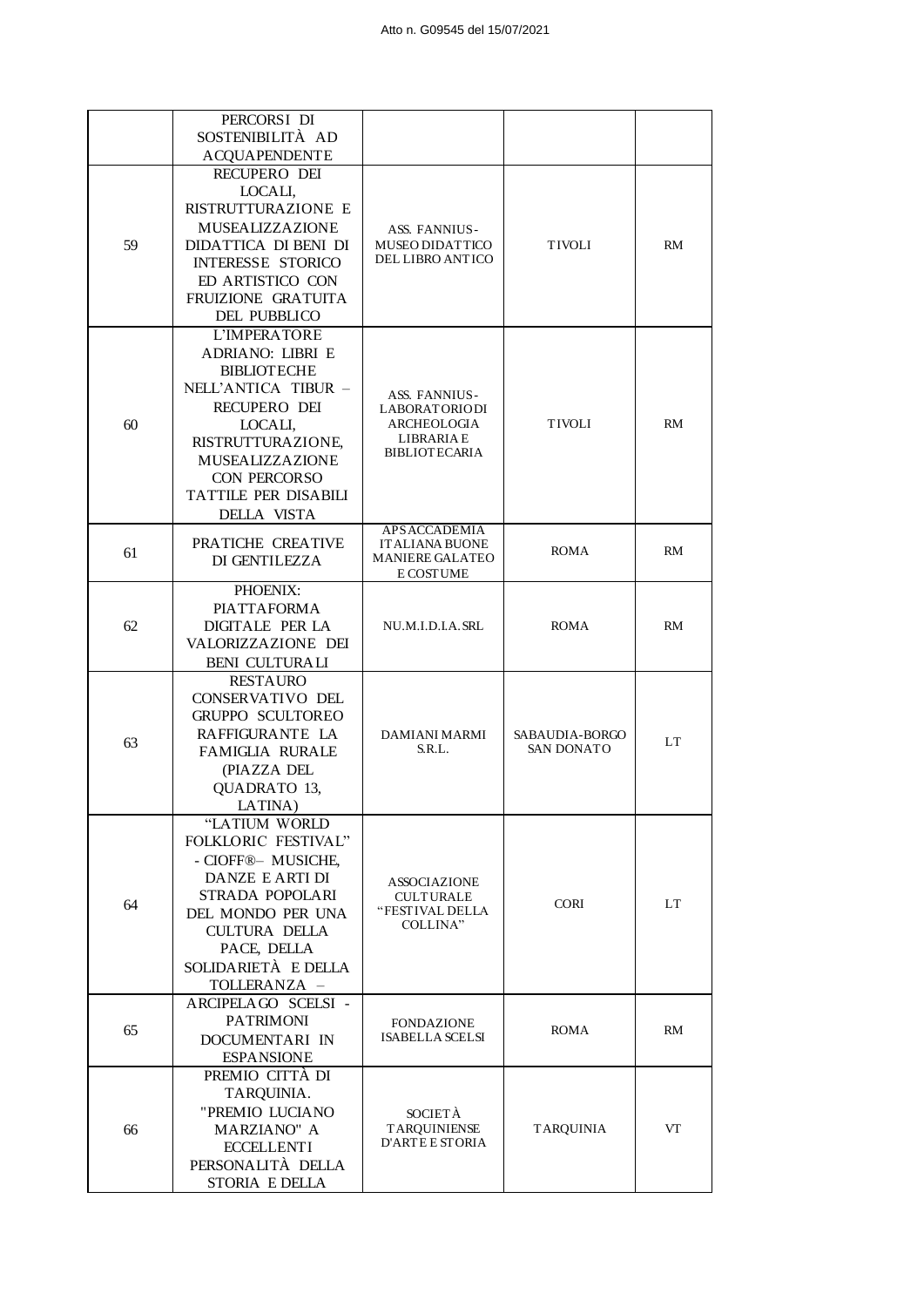|    | CRITICA D'ARTE (2018 I                           |                                                 |                   |           |
|----|--------------------------------------------------|-------------------------------------------------|-------------------|-----------|
|    | ED.                                              |                                                 |                   |           |
|    | "PREMIO VASCO<br>PALOMBINI" A                    |                                                 |                   |           |
|    | <b>ECCELLENTI</b>                                |                                                 |                   |           |
|    | PERSONALITÀ                                      |                                                 |                   |           |
|    | <b>ARTISTICHE NEL</b>                            |                                                 |                   |           |
|    | <b>CAMPO DELLA</b>                               |                                                 |                   |           |
|    | SCULTURA CERAMICA                                |                                                 |                   |           |
|    | O ALLA MIGLIOR                                   |                                                 |                   |           |
|    | OPERA DI SCULTURA<br>CERAMICA (2020 I ED.)       |                                                 |                   |           |
| 67 | <b>GIOVANI E COLORI</b>                          | <b>JUPPITER APS</b>                             |                   | VT        |
|    |                                                  | <b>GIOVANILE</b>                                | CAPRANICA         |           |
|    | MUSEO 4.0-<br>LABORATORI DI                      |                                                 |                   |           |
|    | <b>ISPIRAZIONE</b>                               |                                                 |                   |           |
| 68 | COLLETTIVA PER I                                 | COMUNE DI LATINA                                | <b>LATINA</b>     | LT        |
|    | <b>MUSEI DEL</b>                                 |                                                 |                   |           |
|    | <b>TERRITORIO</b>                                |                                                 |                   |           |
|    | "DA LETTORE                                      | <b>BIBLIOTECA</b><br><b>COMUNALE DI</b>         | SANTI COSMA E     |           |
| 69 | AATTORE"                                         | SANTI COSMA E                                   | <b>DAMIANO</b>    | LT        |
|    |                                                  | <b>DAMIANO</b><br><b>ASSOCIAZIONE</b>           |                   |           |
| 70 | <b>INTERNATIONAL</b><br><b>OPERA CHOIR - IOC</b> | FREQUENZE& ARMO                                 | <b>ROMA</b>       | RM        |
|    |                                                  | NICI<br><b>FONDAZIONE</b>                       |                   |           |
| 71 | <b>BIBLIOMAKERS</b>                              | MONDO DIGITALE                                  | <b>ROMA</b>       | RM        |
|    | YOUTRAILER. PER UN                               | <b>DIPARTIMENTO DI</b><br><b>COMUNICAZIONEE</b> |                   |           |
|    | <b>RINASCIMENTO</b>                              | RICERCA SOCIALE                                 |                   |           |
| 72 | DIGITALE DEL CINEMA                              | CORIS, UNIVERSITÀ<br><b>DEGLI STUDI DI</b>      | <b>ROMA</b>       | <b>RM</b> |
|    | <b>ITALIANO</b>                                  | ROMA "LA                                        |                   |           |
|    |                                                  | SAPIENZA"<br><b>DIPARTIMENTO DI</b>             |                   |           |
|    | "CINEMONITOR -                                   | COMUNICAZIONEE                                  |                   |           |
| 73 | <b>OSSERVATORIO</b>                              | RICERCA SOCIALE<br>CORIS, UNIVERSITÀ            | <b>ROMA</b>       | <b>RM</b> |
|    | <b>CINEMA E MEDIA</b>                            | DEGLI STUDI DI                                  |                   |           |
|    | ENTERTAINMENT"                                   | ROMA "LA<br>SAPIENZA"                           |                   |           |
|    |                                                  | DIPARTIMENTO DI                                 |                   |           |
|    |                                                  | COMUNICAZIONEE<br>RICERCA SOCIALE               |                   |           |
| 74 | <b>RADIOSAPIENZA</b>                             | CORIS, UNIVERSITÀ                               | <b>ROMA</b>       | RM        |
|    |                                                  | DEGLI STUDI DI<br>ROMA "LA                      |                   |           |
|    |                                                  | SAPIENZA"                                       |                   |           |
|    | PROGETTO "LE MOLTE                               |                                                 |                   |           |
|    | <b>FACCE DEL</b><br>TERRITORIO" DEL              | <b>COMUNE DI</b><br><b>FORMELLO</b>             |                   |           |
| 75 | <b>SISTEMA MUSEALE</b>                           | SISTEMA MUSEALE                                 | <b>FORMELLO</b>   | RM        |
|    | <b>TERRITORIALE</b>                              | TERRITORIALE<br>MANEAT                          |                   |           |
|    | <b>MANEAT</b>                                    |                                                 |                   |           |
|    | CONVERSAZIONI IN                                 | <b>COMUNE DI</b>                                |                   |           |
|    | BIBLIOTECA: I TANTI                              | <b>FORMELLO</b><br><b>SISTEMA</b>               |                   |           |
| 76 | MODI DI VIVERE LA                                | <b>BIBLIOTECARIO</b>                            | <b>FORMELLO</b>   | <b>RM</b> |
|    | <b>CULTURA</b>                                   | <b>CERET ANO</b><br>SABATINO                    |                   |           |
|    | TOMMASO L'UOMO                                   | <b>ASSOCIAZIONE</b>                             |                   |           |
| 77 | CHE DIMOSTRO'                                    | <b>PARCO</b><br>ARCHEOLOGICO                    | <b>ROCCASECCA</b> | <b>FR</b> |
|    | L'ESISTENZA DI DIO                               | <b>MONTE ASPRANO</b>                            |                   |           |
|    |                                                  | PAMA<br><b>CREA</b>                             |                   |           |
| 78 | RACCONTA, READING<br>TEATRALE PER LA             | <b>ASSOCIAZIONE</b>                             | <b>ROMA</b>       | RM        |
|    |                                                  | <b>CULTURALE</b>                                |                   |           |